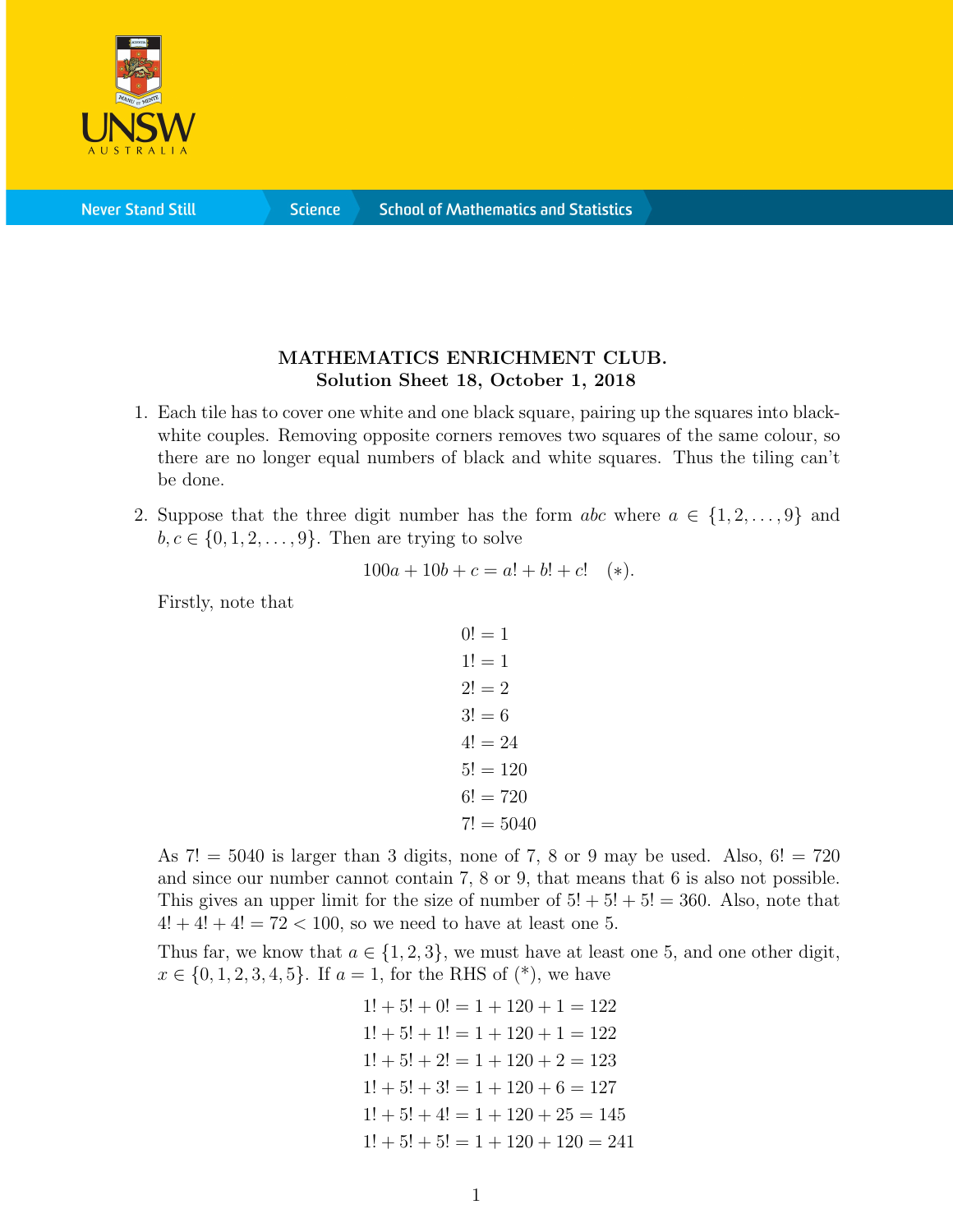We can see that the only option that works here is 145.

If  $a = 2$ , we have

 $2! + 5! + 0! = 2 + 120 + 1 = 123$  $2! + 5! + 1! = 2 + 120 + 1 = 123$  $2! + 5! + 2! = 2 + 120 + 2 = 124$  $2! + 5! + 3! = 2 + 120 + 6 = 128$  $2! + 5! + 4! = 2 + 120 + 25 = 147$  $2! + 5! + 5! = 2 + 120 + 120 = 242$ 

None of these work. That leaves us with  $a = 3$ , but in this case  $3! + 5! + 5! =$  $6 + 120 + 120 = 246 < 300$ . Hence the only number is 145.

3. This is closely related to Question (4) from last week. The simplest way to find the area of the tear-drop shape is to calculate the shaded area in the centre of the circle. Since the three tear-drops are congruent, if we subtract the shaded area from the area of the circle and the divide the result by three, we will have the area of each tear-drop.



We can connect the centres of the three arcs to form an equilateral triangle with side length 2r. The area of this triangle is given by

$$
\frac{1}{2}(2r)^2 \sin 60^\circ = \sqrt{3}r^2.
$$

Each arc cuts out a sector of area  $\frac{1}{6} \times \pi r^2$  from the triangle. Thus the area of the shaded region is

$$
\sqrt{3}r^2 - \frac{\pi r^2}{2} = \frac{(2\sqrt{3} - \pi)r^2}{2}.
$$

Recall that from last week that  $R = r \left(1 + \frac{2}{\sqrt{2}}\right)$ 3 ), so the area of the circle in terms of  $r$ is

$$
\pi \left[ r \left( 1 + \frac{2}{\sqrt{3}} \right) \right]^2 = \pi r^2 \left( \frac{\sqrt{3} + 2}{\sqrt{3}} \right)^2
$$

$$
= \frac{(7 + 4\sqrt{3})\pi r^2}{3}.
$$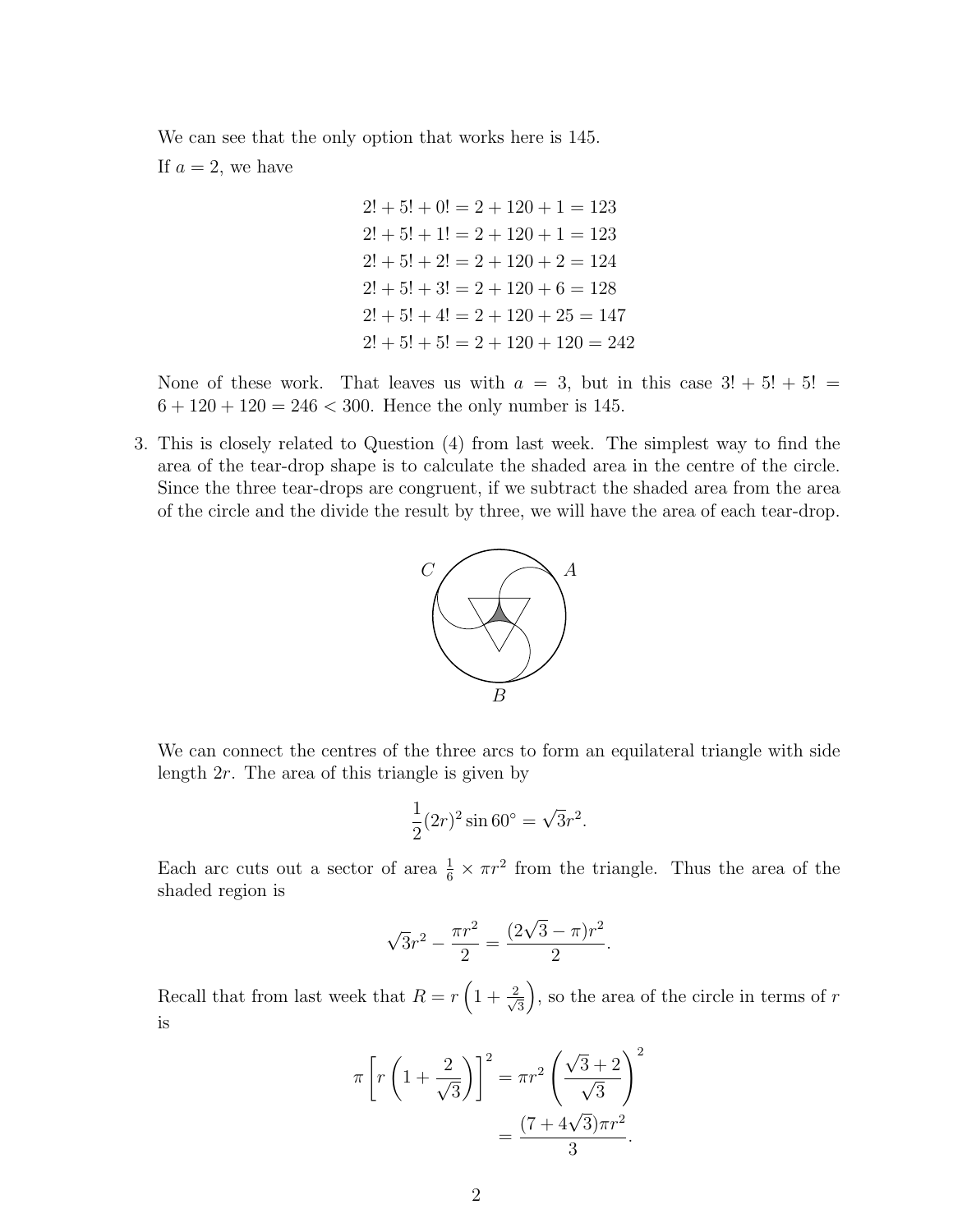If  $T$  is the area of one tear-drop, then

$$
T = \frac{1}{3} \left[ \frac{(7 + 4\sqrt{3})\pi r^2}{3} - \frac{(2\sqrt{3} - \pi)r^2}{2} \right]
$$
  
=  $\frac{r^2}{3} \left[ \frac{(7 + 4\sqrt{3})\pi}{3} - \frac{(2\sqrt{3} - \pi)}{2} \right]$   
=  $\frac{r^2}{3} \left[ \frac{2(7 + 4\sqrt{3})\pi - 3(2\sqrt{3} - \pi)}{6} \right]$   
=  $\frac{r^2}{3} \left[ \frac{(17 + 8\sqrt{3})\pi - 6\sqrt{3}}{6} \right].$ 

- 4. For a game to be a draw, all 9 squares must be filled without anyone winning along the way. Now a game is not just the configuration at the end, but the order the O's and X's get put there. So count the number of ways of arranging the X's and O's so that there are no three-in-a-rows (there are 16), then for each of these arrangements, count the number of ways of playing the game to get there  $(5! \times 4!)$ .
- 5. Extend the interval CM to D so that  $DM = MB$ . Then  $CD = CM + MB$ .



Since MBAC is a cyclic quadrilateral and  $\angle BAC = 60^{\circ}$ ,  $\angle CMB = 120^{\circ}$ . Hence  $\angle BMD = 60^\circ$ . Thus  $\triangle BDM$  is an equilateral triangle, and so  $MB = BD$ . Furthermore, since  $\triangle ABC$  is equilateral,  $AB = BC$ , and since  $\angle MBD = \angle ABC = 60^{\circ}$ ,  $\angle CBD = \angle ABM$ . Thus  $\triangle ABM \equiv CBD$  by SAS. Thus  $AM = CD$ , as they are corresponding sides in congruent triangles. Consequently,  $AM = MB + MC$ , as required.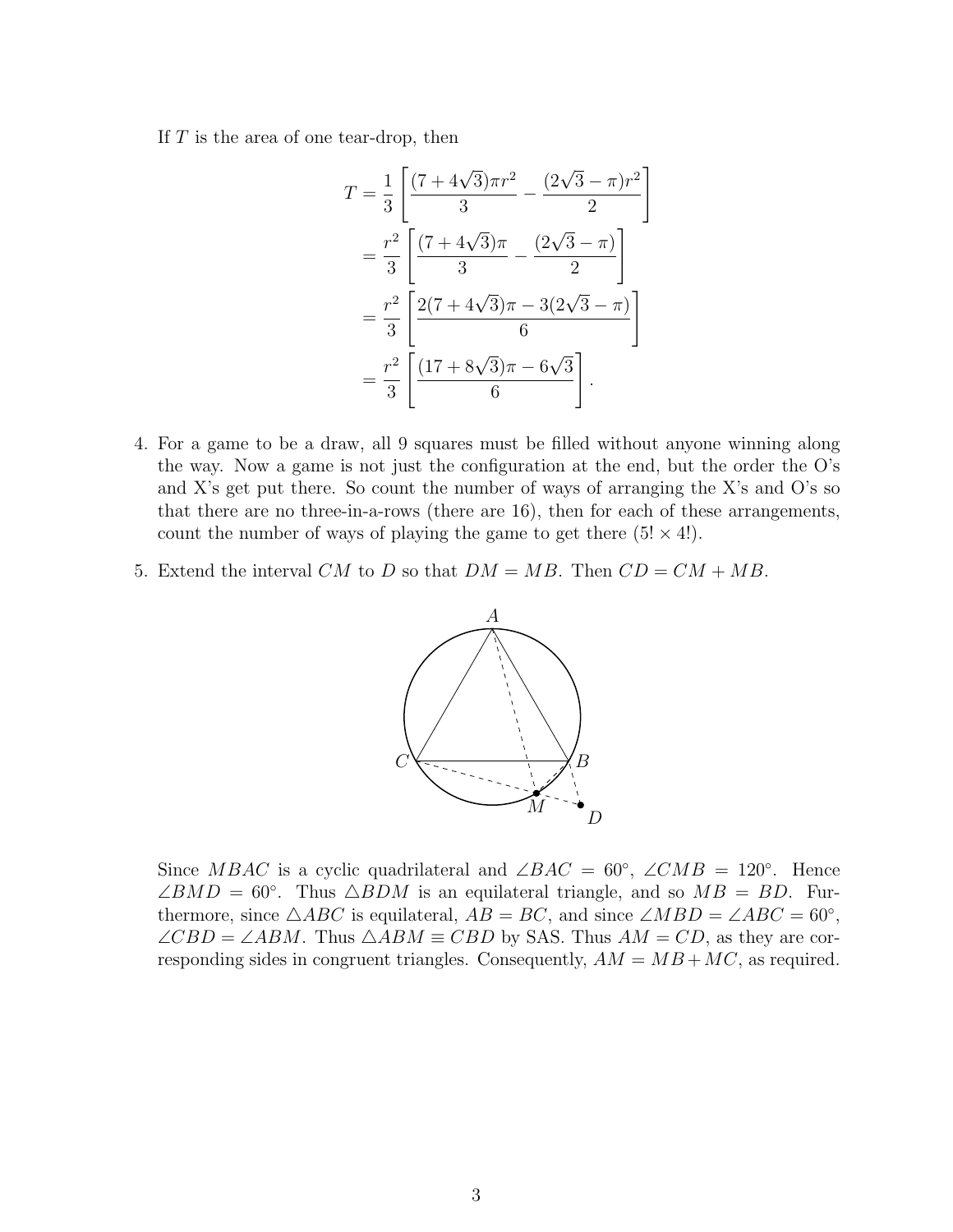## Senior Questions

1. (a) From the given definition,

$$
\langle p_0, p_1 \rangle = \int_{-1}^1 1 \times x \, dx
$$

$$
= \left[ \frac{x^2}{2} \right]_{-1}^1
$$

$$
= \frac{1}{2} - \frac{1}{2} = 0.
$$

(We can also use symmetry properties of an odd function to obtain this result.) (b) We want

$$
\langle \alpha_0 p_0, \alpha_0 p_0 \rangle = 1
$$
  

$$
\int_{-1}^{1} (\alpha_0)^2 dx = 1
$$
  

$$
(\alpha_0)^2 [x]_{-1}^{1} = 1
$$
  

$$
2(\alpha_0)^2 = 1
$$
  

$$
\alpha_0 = \frac{1}{\sqrt{2}}
$$

.

And

$$
\langle \alpha_1 p_1, \alpha_1 p_1 \rangle = 1
$$
  

$$
\int_{-1}^{1} (\alpha_1)^2 x^2 dx = 1
$$
  

$$
(\alpha_1)^2 \left[ \frac{x^3}{3} \right]_{-1}^{1} = 1
$$
  

$$
\frac{2}{3} \times (\alpha_1)^2 = 1
$$
  

$$
\alpha_1 = \sqrt{\frac{3}{2}}.
$$

(c) Suppose that  $q_2 = a_2x^2 + a_1x + a_0$ , where  $a_0$ ,  $a_1$  and  $a_2$  are to be determined. If  $\langle q_2, q_0 \rangle = 0$ , then

$$
\int_{-1}^{1} \alpha_0 (a_2 x^2 + a_1 x + a_0) dx = 0
$$
  

$$
\therefore \int_{-1}^{1} (a_2 x^2 + a_1 x + a_0) dx = 0.
$$

By symmetry,  $\int_1^1$ −1  $a_1x dx = 0$  for any value of  $a_1$ .